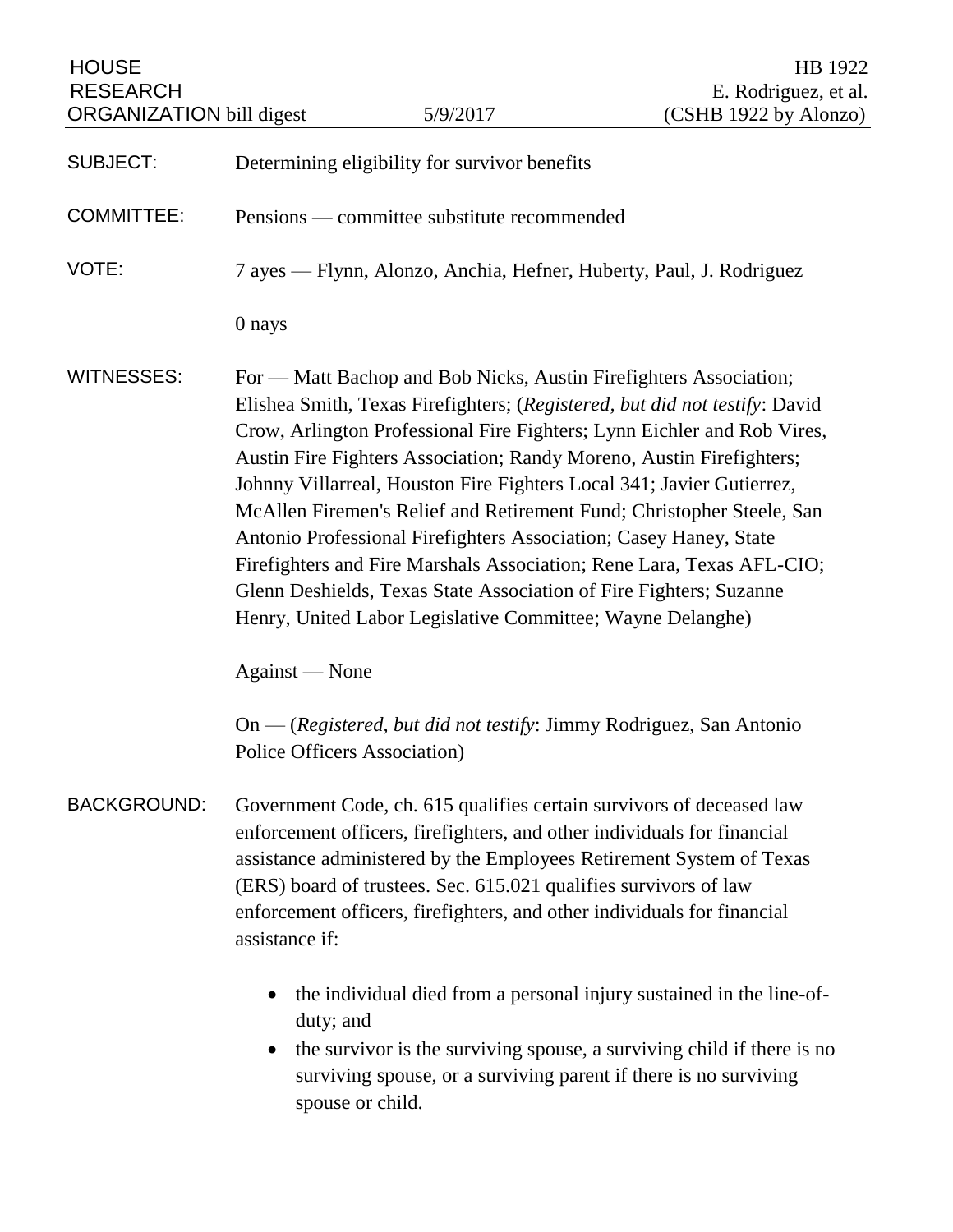## HB 1922 House Research Organization page 2

Observers have noted that the statute lacks clear guidance on whether certain fatal illnesses, particularly cancers, should be included in the ERS board's process for determining eligibility for survivor benefits. Some observers have suggested that including scientific evidence and a treating oncologist's medical opinion in the board's consideration would help inform the board of cancer trends related to a firefighter's exposure to toxic chemicals.

DIGEST: CSHB 1922 would require the Employees Retirement System of Texas (ERS) board of trustees to consider certain information about individuals who died as a result of a line-of-duty illness when determining a person's eligibility to receive survivor benefits.

> In making a determination of payment assistance for deceased individuals who belonged to one of three categories of firefighters — those certified by the Texas Commission on Fire Protection, those whose duties were aircraft crash and rescue firefighting, or members of an organized volunteer firefighting unit — the ERS board would have to consider scientific evidence that established:

- the incidence rate of an individual's illness that was statistically significantly higher than the incidence rate of the illness for the general population; or
- a causal link between the individual's illness and a hazardous condition the individual encountered while performing job duties.

If an individual died from a newly discovered or rare cancer for which current scientific evidence did not exist, the ERS board would have to consider the medical opinion of the individual's treating oncologist.

The bill would prohibit the ERS board from considering an employer's opinion on whether an individual's death resulted from an illness caused by line-of-duty work when determining a survivor's eligibility for financial assistance.